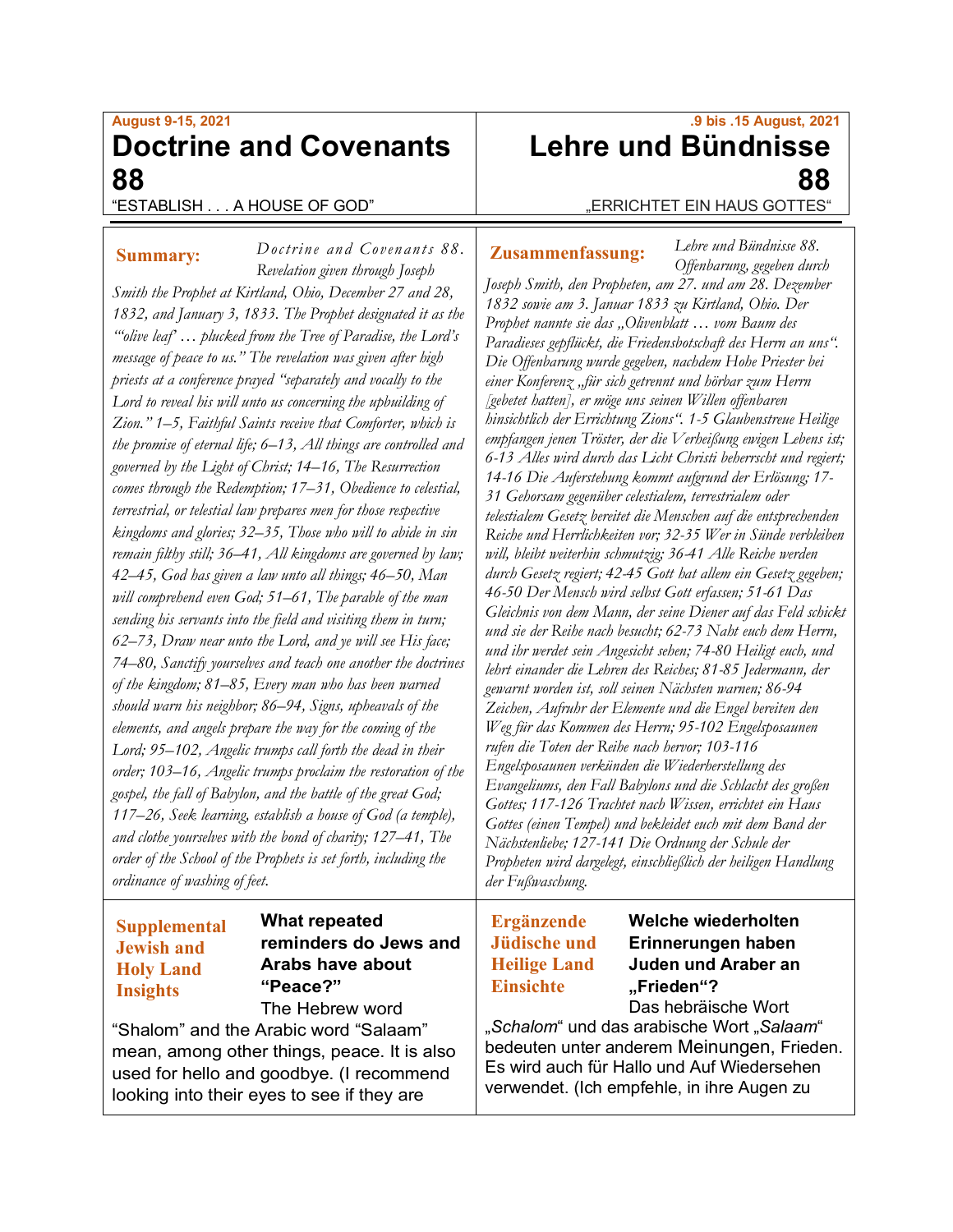| coming or going!) It is one of the names of<br>the Lord, the Prince of Peace. (Isaiah 9:6)<br>When Jesus appeared to the ten, then<br>eleven New Testament Apostles, he said,<br>"Shalom, Shalom Aleichem." (John 20:19)<br>"Peace be unto you." It was as if he was<br>saying, "Shalom all of you (in a southern<br>American dialect: Shalom Y'all!). Also<br>enveloped into the word shalom are meanings<br>like wholeness, peace, security, tranquility,<br>completeness, contentment, safety and well-<br>being. These are all available to us by taking<br>the name of the Lord upon ourselves. In the<br>opening sentence of the Kaddish prayer which<br>is recited more often than any other prayer, is<br>the expectation of the Messiah. "The word<br>kaddish is Aramaic for 'Holy' and signifies the<br>main theme of the prayer which is<br>sanctification of God's name In its original<br>usage, the Kaddish is a fervent plea for the<br>coming of the Messiah and an expression of<br>the Jew's steadfast belief that God 'who<br>makes peace in the heavens will make peace<br>for us and for all Israel."" (Encyclopedia<br>Judaica Jr.) | schauen, um zu sehen, ob sie kommen oder<br>gehen!) Es ist einer der Namen des Herrn, des<br>Friedensfürsten. (Jesaja 9:6) Als Jesus den<br>zehn, dann elf neutestamentlichen Aposteln<br>erschien, sagte er: "Schalom, Schalom<br>Aleichem". (Johannes 20:19) "Friede sei mit<br>euch." Es war, als würde er sagen: "Shalom<br>alle von euch (in einem südamerikanischen<br>Dialekt: Shalom Y'all!). Das Wort shalom<br>enthält auch Bedeutungen wie Ganzheit,<br>Frieden, Sicherheit, Ruhe, Vollständigkeit,<br>Zufriedenheit, Sicherheit und Wohlbefinden.<br>Diese stehen uns alle zur Verfügung, indem wir<br>den Namen des Herrn auf uns nehmen. Im<br>Anfangssatz des Kaddisch-Gebets, das<br>häufiger als jedes andere Gebet gesprochen<br>wird, steht die Erwartung des Messias. "Das<br>Wort Kaddisch ist aramäisch für "Heilig' und<br>bezeichnet das Hauptthema des Gebets, das<br>die Heiligung des Namens Gottes ist In<br>seiner ursprünglichen Verwendung ist das<br>Kaddisch ein inbrünstiges Plädoyer für das<br>Kommen des Messias und ein Ausdruck des<br>unerschütterlichen Glaubens der Juden, dass<br>Gott , der Frieden in den Himmeln schafft<br>Frieden für uns und für ganz Israel schaffen<br>wird, " (Enzyklopädia Judaica Jr.) |
|-----------------------------------------------------------------------------------------------------------------------------------------------------------------------------------------------------------------------------------------------------------------------------------------------------------------------------------------------------------------------------------------------------------------------------------------------------------------------------------------------------------------------------------------------------------------------------------------------------------------------------------------------------------------------------------------------------------------------------------------------------------------------------------------------------------------------------------------------------------------------------------------------------------------------------------------------------------------------------------------------------------------------------------------------------------------------------------------------------------------------------------------------------------|--------------------------------------------------------------------------------------------------------------------------------------------------------------------------------------------------------------------------------------------------------------------------------------------------------------------------------------------------------------------------------------------------------------------------------------------------------------------------------------------------------------------------------------------------------------------------------------------------------------------------------------------------------------------------------------------------------------------------------------------------------------------------------------------------------------------------------------------------------------------------------------------------------------------------------------------------------------------------------------------------------------------------------------------------------------------------------------------------------------------------------------------------------------------------------------------------------------------------------------------------------------|
| How can the light I see - remind me of                                                                                                                                                                                                                                                                                                                                                                                                                                                                                                                                                                                                                                                                                                                                                                                                                                                                                                                                                                                                                                                                                                                    | Wie kann das Licht, das ich sehe - mich an                                                                                                                                                                                                                                                                                                                                                                                                                                                                                                                                                                                                                                                                                                                                                                                                                                                                                                                                                                                                                                                                                                                                                                                                                   |
| the Lord?                                                                                                                                                                                                                                                                                                                                                                                                                                                                                                                                                                                                                                                                                                                                                                                                                                                                                                                                                                                                                                                                                                                                                 | den Herrn erinnern?                                                                                                                                                                                                                                                                                                                                                                                                                                                                                                                                                                                                                                                                                                                                                                                                                                                                                                                                                                                                                                                                                                                                                                                                                                          |
| "He that ascended up on high, as also he                                                                                                                                                                                                                                                                                                                                                                                                                                                                                                                                                                                                                                                                                                                                                                                                                                                                                                                                                                                                                                                                                                                  | "Er, der in die Höhe aufgefahren ist, wie er                                                                                                                                                                                                                                                                                                                                                                                                                                                                                                                                                                                                                                                                                                                                                                                                                                                                                                                                                                                                                                                                                                                                                                                                                 |
| descended below all things, in that he                                                                                                                                                                                                                                                                                                                                                                                                                                                                                                                                                                                                                                                                                                                                                                                                                                                                                                                                                                                                                                                                                                                    | auch hinabgefahren ist unter alles, sodass er                                                                                                                                                                                                                                                                                                                                                                                                                                                                                                                                                                                                                                                                                                                                                                                                                                                                                                                                                                                                                                                                                                                                                                                                                |
| comprehended all things, that he might be in                                                                                                                                                                                                                                                                                                                                                                                                                                                                                                                                                                                                                                                                                                                                                                                                                                                                                                                                                                                                                                                                                                              | alles erfasst hat, auf dass er in allem sei und                                                                                                                                                                                                                                                                                                                                                                                                                                                                                                                                                                                                                                                                                                                                                                                                                                                                                                                                                                                                                                                                                                                                                                                                              |
| all and through all things, the light of truth;                                                                                                                                                                                                                                                                                                                                                                                                                                                                                                                                                                                                                                                                                                                                                                                                                                                                                                                                                                                                                                                                                                           | alles durchdringe, das Licht der Wahrheit; und                                                                                                                                                                                                                                                                                                                                                                                                                                                                                                                                                                                                                                                                                                                                                                                                                                                                                                                                                                                                                                                                                                                                                                                                               |
| Which truth shineth. This is the light of Christ.                                                                                                                                                                                                                                                                                                                                                                                                                                                                                                                                                                                                                                                                                                                                                                                                                                                                                                                                                                                                                                                                                                         | diese Wahrheit leuchtet. Dies ist das Licht                                                                                                                                                                                                                                                                                                                                                                                                                                                                                                                                                                                                                                                                                                                                                                                                                                                                                                                                                                                                                                                                                                                                                                                                                  |
| As also he is in the sun, and the light of the                                                                                                                                                                                                                                                                                                                                                                                                                                                                                                                                                                                                                                                                                                                                                                                                                                                                                                                                                                                                                                                                                                            | Christi. So ist er auch in der Sonne und das                                                                                                                                                                                                                                                                                                                                                                                                                                                                                                                                                                                                                                                                                                                                                                                                                                                                                                                                                                                                                                                                                                                                                                                                                 |
| sun, and the power thereof by which, it was                                                                                                                                                                                                                                                                                                                                                                                                                                                                                                                                                                                                                                                                                                                                                                                                                                                                                                                                                                                                                                                                                                               | Licht der Sonne und die Macht davon, wodurch                                                                                                                                                                                                                                                                                                                                                                                                                                                                                                                                                                                                                                                                                                                                                                                                                                                                                                                                                                                                                                                                                                                                                                                                                 |
| made. As also he is in the moon, and is the                                                                                                                                                                                                                                                                                                                                                                                                                                                                                                                                                                                                                                                                                                                                                                                                                                                                                                                                                                                                                                                                                                               | sie gemacht worden ist. So ist er auch im Mond                                                                                                                                                                                                                                                                                                                                                                                                                                                                                                                                                                                                                                                                                                                                                                                                                                                                                                                                                                                                                                                                                                                                                                                                               |
| light of the moon, and the power thereof by                                                                                                                                                                                                                                                                                                                                                                                                                                                                                                                                                                                                                                                                                                                                                                                                                                                                                                                                                                                                                                                                                                               | und ist das Licht des Mondes und die Macht                                                                                                                                                                                                                                                                                                                                                                                                                                                                                                                                                                                                                                                                                                                                                                                                                                                                                                                                                                                                                                                                                                                                                                                                                   |
| which it was made; As also the light of the                                                                                                                                                                                                                                                                                                                                                                                                                                                                                                                                                                                                                                                                                                                                                                                                                                                                                                                                                                                                                                                                                                               | davon, wodurch dieser gemacht worden ist, so                                                                                                                                                                                                                                                                                                                                                                                                                                                                                                                                                                                                                                                                                                                                                                                                                                                                                                                                                                                                                                                                                                                                                                                                                 |
| stars, and the power there of by which they                                                                                                                                                                                                                                                                                                                                                                                                                                                                                                                                                                                                                                                                                                                                                                                                                                                                                                                                                                                                                                                                                                               | auch das Licht der Sterne und die Macht                                                                                                                                                                                                                                                                                                                                                                                                                                                                                                                                                                                                                                                                                                                                                                                                                                                                                                                                                                                                                                                                                                                                                                                                                      |
| were made; And the earth also, and the power                                                                                                                                                                                                                                                                                                                                                                                                                                                                                                                                                                                                                                                                                                                                                                                                                                                                                                                                                                                                                                                                                                              | davon, wodurch sie gemacht worden sind, und                                                                                                                                                                                                                                                                                                                                                                                                                                                                                                                                                                                                                                                                                                                                                                                                                                                                                                                                                                                                                                                                                                                                                                                                                  |
| thereof, even the earth upon which you stand.                                                                                                                                                                                                                                                                                                                                                                                                                                                                                                                                                                                                                                                                                                                                                                                                                                                                                                                                                                                                                                                                                                             | auch der Erde und die Macht davon, nämlich                                                                                                                                                                                                                                                                                                                                                                                                                                                                                                                                                                                                                                                                                                                                                                                                                                                                                                                                                                                                                                                                                                                                                                                                                   |
| And the light which shineth, which giveth you                                                                                                                                                                                                                                                                                                                                                                                                                                                                                                                                                                                                                                                                                                                                                                                                                                                                                                                                                                                                                                                                                                             | der Erde, worauf ihr steht. Und das Licht, das                                                                                                                                                                                                                                                                                                                                                                                                                                                                                                                                                                                                                                                                                                                                                                                                                                                                                                                                                                                                                                                                                                                                                                                                               |
| light, is through him who enlighteneth your                                                                                                                                                                                                                                                                                                                                                                                                                                                                                                                                                                                                                                                                                                                                                                                                                                                                                                                                                                                                                                                                                                               | leuchtet und euch Licht gibt, ist durch ihn, der                                                                                                                                                                                                                                                                                                                                                                                                                                                                                                                                                                                                                                                                                                                                                                                                                                                                                                                                                                                                                                                                                                                                                                                                             |
| eyes, which is the same light that quickeneth                                                                                                                                                                                                                                                                                                                                                                                                                                                                                                                                                                                                                                                                                                                                                                                                                                                                                                                                                                                                                                                                                                             | euch die Augen erleuchtet, und das ist                                                                                                                                                                                                                                                                                                                                                                                                                                                                                                                                                                                                                                                                                                                                                                                                                                                                                                                                                                                                                                                                                                                                                                                                                       |
| your understandings; Which light proceedeth                                                                                                                                                                                                                                                                                                                                                                                                                                                                                                                                                                                                                                                                                                                                                                                                                                                                                                                                                                                                                                                                                                               | dasselbe Licht, das euch das Verständnis                                                                                                                                                                                                                                                                                                                                                                                                                                                                                                                                                                                                                                                                                                                                                                                                                                                                                                                                                                                                                                                                                                                                                                                                                     |
| forth from the presence of God to fill the                                                                                                                                                                                                                                                                                                                                                                                                                                                                                                                                                                                                                                                                                                                                                                                                                                                                                                                                                                                                                                                                                                                | belebt; dieses Licht geht von der Gegenwart                                                                                                                                                                                                                                                                                                                                                                                                                                                                                                                                                                                                                                                                                                                                                                                                                                                                                                                                                                                                                                                                                                                                                                                                                  |
| immensity of space-The light which is in all                                                                                                                                                                                                                                                                                                                                                                                                                                                                                                                                                                                                                                                                                                                                                                                                                                                                                                                                                                                                                                                                                                              | Gottes aus und erfüllt die Unermesslichkeit des                                                                                                                                                                                                                                                                                                                                                                                                                                                                                                                                                                                                                                                                                                                                                                                                                                                                                                                                                                                                                                                                                                                                                                                                              |

т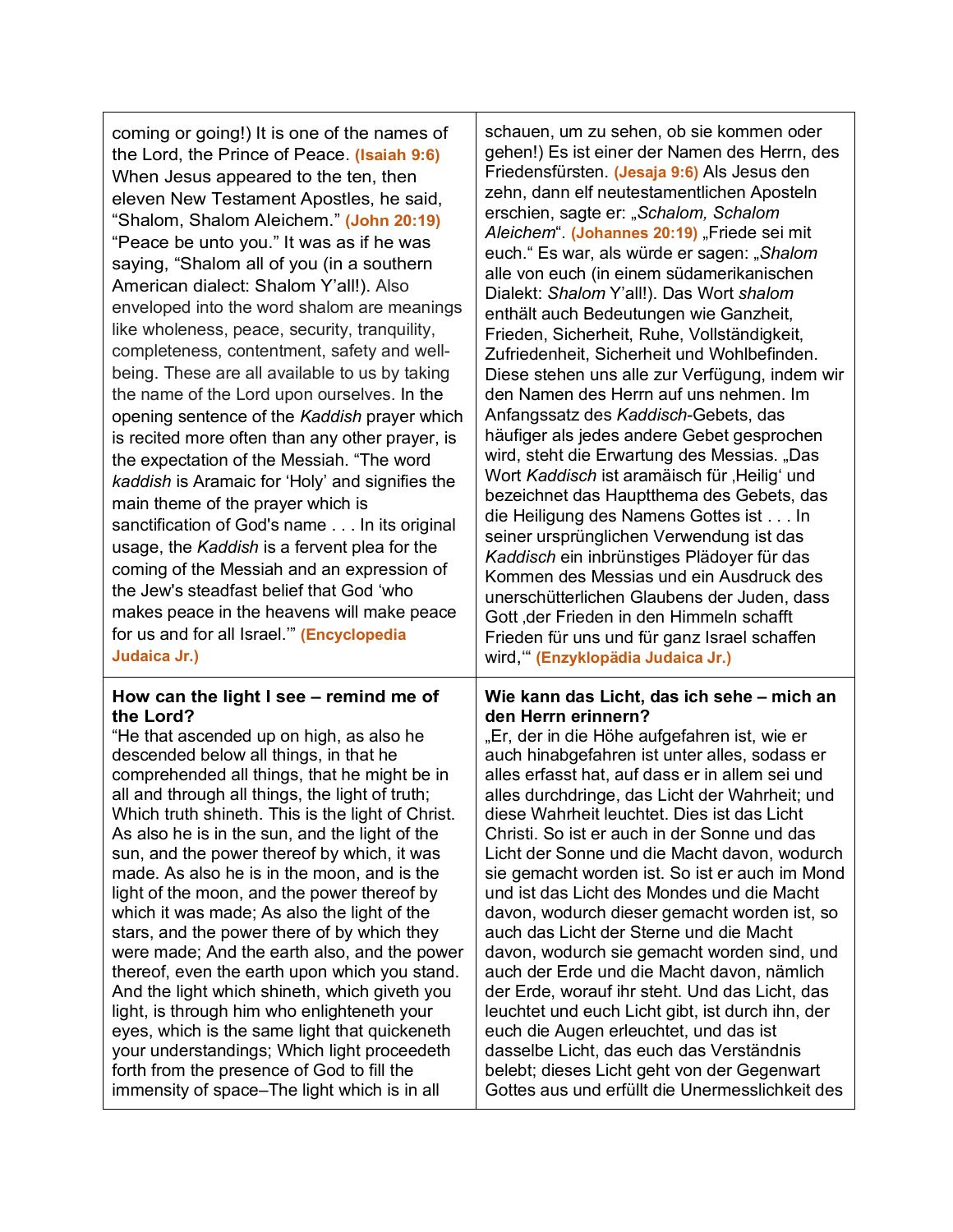| things, which giveth life to all things, which is                                                                                                                                                                                                                                                                                                                                                                                                                                                                                                                                                                                                                                                                                                                                                                                                                                                                                                                                                                                                                                                                                                                                                                                                                                                                                                                                                                                                                                                                                                                                                                                                                                                                                                                                   | Raumes – das Licht, das in allem ist, das allem                                                                                                                                                                                                                                                                                                                                                                                                                                                                                                                                                                                                                                                                                                                                                                                                                                                                                                                                                                                                                                                                                                                                                                                                                                                                                                                                                                                                                                                                                                                                                                                                                                                                                                                                                                                                                                                                                                                   |
|-------------------------------------------------------------------------------------------------------------------------------------------------------------------------------------------------------------------------------------------------------------------------------------------------------------------------------------------------------------------------------------------------------------------------------------------------------------------------------------------------------------------------------------------------------------------------------------------------------------------------------------------------------------------------------------------------------------------------------------------------------------------------------------------------------------------------------------------------------------------------------------------------------------------------------------------------------------------------------------------------------------------------------------------------------------------------------------------------------------------------------------------------------------------------------------------------------------------------------------------------------------------------------------------------------------------------------------------------------------------------------------------------------------------------------------------------------------------------------------------------------------------------------------------------------------------------------------------------------------------------------------------------------------------------------------------------------------------------------------------------------------------------------------|-------------------------------------------------------------------------------------------------------------------------------------------------------------------------------------------------------------------------------------------------------------------------------------------------------------------------------------------------------------------------------------------------------------------------------------------------------------------------------------------------------------------------------------------------------------------------------------------------------------------------------------------------------------------------------------------------------------------------------------------------------------------------------------------------------------------------------------------------------------------------------------------------------------------------------------------------------------------------------------------------------------------------------------------------------------------------------------------------------------------------------------------------------------------------------------------------------------------------------------------------------------------------------------------------------------------------------------------------------------------------------------------------------------------------------------------------------------------------------------------------------------------------------------------------------------------------------------------------------------------------------------------------------------------------------------------------------------------------------------------------------------------------------------------------------------------------------------------------------------------------------------------------------------------------------------------------------------------|
| the law by which all things are governed, even                                                                                                                                                                                                                                                                                                                                                                                                                                                                                                                                                                                                                                                                                                                                                                                                                                                                                                                                                                                                                                                                                                                                                                                                                                                                                                                                                                                                                                                                                                                                                                                                                                                                                                                                      | Leben gibt, das das Gesetz ist, wodurch alles                                                                                                                                                                                                                                                                                                                                                                                                                                                                                                                                                                                                                                                                                                                                                                                                                                                                                                                                                                                                                                                                                                                                                                                                                                                                                                                                                                                                                                                                                                                                                                                                                                                                                                                                                                                                                                                                                                                     |
| the power of God who sitteth upon his throne,                                                                                                                                                                                                                                                                                                                                                                                                                                                                                                                                                                                                                                                                                                                                                                                                                                                                                                                                                                                                                                                                                                                                                                                                                                                                                                                                                                                                                                                                                                                                                                                                                                                                                                                                       | regiert wird, ja, die Macht Gottes, der auf                                                                                                                                                                                                                                                                                                                                                                                                                                                                                                                                                                                                                                                                                                                                                                                                                                                                                                                                                                                                                                                                                                                                                                                                                                                                                                                                                                                                                                                                                                                                                                                                                                                                                                                                                                                                                                                                                                                       |
| who is in the bosom of eternity, who is in the                                                                                                                                                                                                                                                                                                                                                                                                                                                                                                                                                                                                                                                                                                                                                                                                                                                                                                                                                                                                                                                                                                                                                                                                                                                                                                                                                                                                                                                                                                                                                                                                                                                                                                                                      | seinem Thron sitzt, der im Schoß der Ewigkeit                                                                                                                                                                                                                                                                                                                                                                                                                                                                                                                                                                                                                                                                                                                                                                                                                                                                                                                                                                                                                                                                                                                                                                                                                                                                                                                                                                                                                                                                                                                                                                                                                                                                                                                                                                                                                                                                                                                     |
| midst of all things." (Doctrine and Covenants                                                                                                                                                                                                                                                                                                                                                                                                                                                                                                                                                                                                                                                                                                                                                                                                                                                                                                                                                                                                                                                                                                                                                                                                                                                                                                                                                                                                                                                                                                                                                                                                                                                                                                                                       | ist, der inmitten von allem ist." (Lehre und                                                                                                                                                                                                                                                                                                                                                                                                                                                                                                                                                                                                                                                                                                                                                                                                                                                                                                                                                                                                                                                                                                                                                                                                                                                                                                                                                                                                                                                                                                                                                                                                                                                                                                                                                                                                                                                                                                                      |
| 88:6-13)                                                                                                                                                                                                                                                                                                                                                                                                                                                                                                                                                                                                                                                                                                                                                                                                                                                                                                                                                                                                                                                                                                                                                                                                                                                                                                                                                                                                                                                                                                                                                                                                                                                                                                                                                                            | Bündnisse 88:6-13)                                                                                                                                                                                                                                                                                                                                                                                                                                                                                                                                                                                                                                                                                                                                                                                                                                                                                                                                                                                                                                                                                                                                                                                                                                                                                                                                                                                                                                                                                                                                                                                                                                                                                                                                                                                                                                                                                                                                                |
| How uncommon is the concept of<br><b>Resurrection?</b><br>The understanding of the term "resurrection" is<br>quite lost by most Christians and Jews. In<br>previous discussions we have pointed out that<br>for Jews, the concept of God has diminished<br>since the days of Biblical writings that<br>constantly referred to God in anthropomorphic<br>terminology. Likewise, the concept of life after<br>death in a resurrected state has largely<br>disappeared; and when used, it refers mostly<br>to the righteous in a distant future.<br>"Resurrection" is also one of the Lord's names.<br>The Book of Mormon prophet, Alma, teaches<br>that there is no resurrection until after the<br>coming of the Messiah. Judaism, nowadays,<br>has little belief in resurrection or life, as such,<br>after death. To the Jews, the Messiah has not<br>come; consequently, it is understandable that<br>they do not have an active belief in the<br>resurrection. There are, however, benedictions<br>and other statements with words that seem to<br>connect to a former belief in Resurrection. ".<br>Barukh mehayyeh ha-metim ('Blessed be<br>He Who revives the dead') is therefore also<br>known as Tehiyyat ha-Metim ('Resurrection of<br>the Dead') the righteous of all generations<br>will be reunited at the time of the resurrection<br>of the dead during the messianic period."<br>"They (the Dead Sea Scrolls Jews or Essenes)<br>believed in reward and punishment; in<br>immortality of the soul; but not in physical<br>resurrection." "Some rabbis believed in<br>resurrection. That is that at a certain point in<br>time God will bring everybody back to life and<br>then the world will be a perfect place and<br>physical life will go on indefinitely. This | Wie ungewöhnlich ist das Konzept der<br>Auferstehung?<br>Das Verständnis des Begriffs "Auferstehung"<br>ist bei den meisten Christen und Juden<br>ziemlich verloren. In früheren Diskussionen<br>haben wir darauf hingewiesen, dass der<br>Gottesbegriff für Juden seit den Tagen<br>biblischer Schriften, die sich ständig in<br>anthropomorpher Terminologie auf Gott<br>bezogen, abgenommen hat. Ebenso ist das<br>Konzept des Lebens nach dem Tod in einem<br>auferstandenen Zustand weitgehend<br>verschwunden; und wenn es verwendet wird,<br>bezieht es sich hauptsächlich auf die<br>Rechtschaffenen in einer fernen Zukunft.<br>"Auferstehung" ist auch einer der Namen des<br>Herrn. Der Prophet im Buch Mormon, Alma,<br>lehrt, dass es keine Auferstehung bis nach<br>dem Kommen des Messias gibt. Das Judentum<br>glaubt heutzutage wenig an die Auferstehung<br>oder das Leben als solches nach dem Tod. Zu<br>den Juden ist der Messias nicht gekommen;<br>folglich ist es verständlich, dass sie keinen<br>aktiven Glauben an die Auferstehung haben.<br>Es gibt jedoch Segenssprüche und andere<br>Aussagen mit Worten, die mit einem früheren<br>Auferstehungsglauben zu verbinden scheinen.<br>" Barukh mehayyeh ha-metim ("Gesegnet<br>sei Er, der die Toten wiederbelebt") ist<br>daher auch als Tehiyyat ha-Metim<br>("Auferstehung der Toten") bekannt die<br>Gerechten aller Generationen werden zur Zeit<br>der Auferstehung der Toten während der<br>messianischen Zeit wieder vereint." "Sie (die<br>Juden oder Essener der Schriftrolle vom Toten<br>Meer) glaubten an Belohnung und Bestrafung;<br>in der Unsterblichkeit der Seele; aber nicht in<br>der physischen Auferstehung." "Einige<br>Rabbiner glaubten an die Auferstehung. Das<br>heißt, zu einem bestimmten Zeitpunkt wird Gott<br>jeden wieder zum Leben erwecken und dann<br>wird die Welt ein perfekter Ort sein und das<br>physische Leben wird auf unbestimmte Zeit |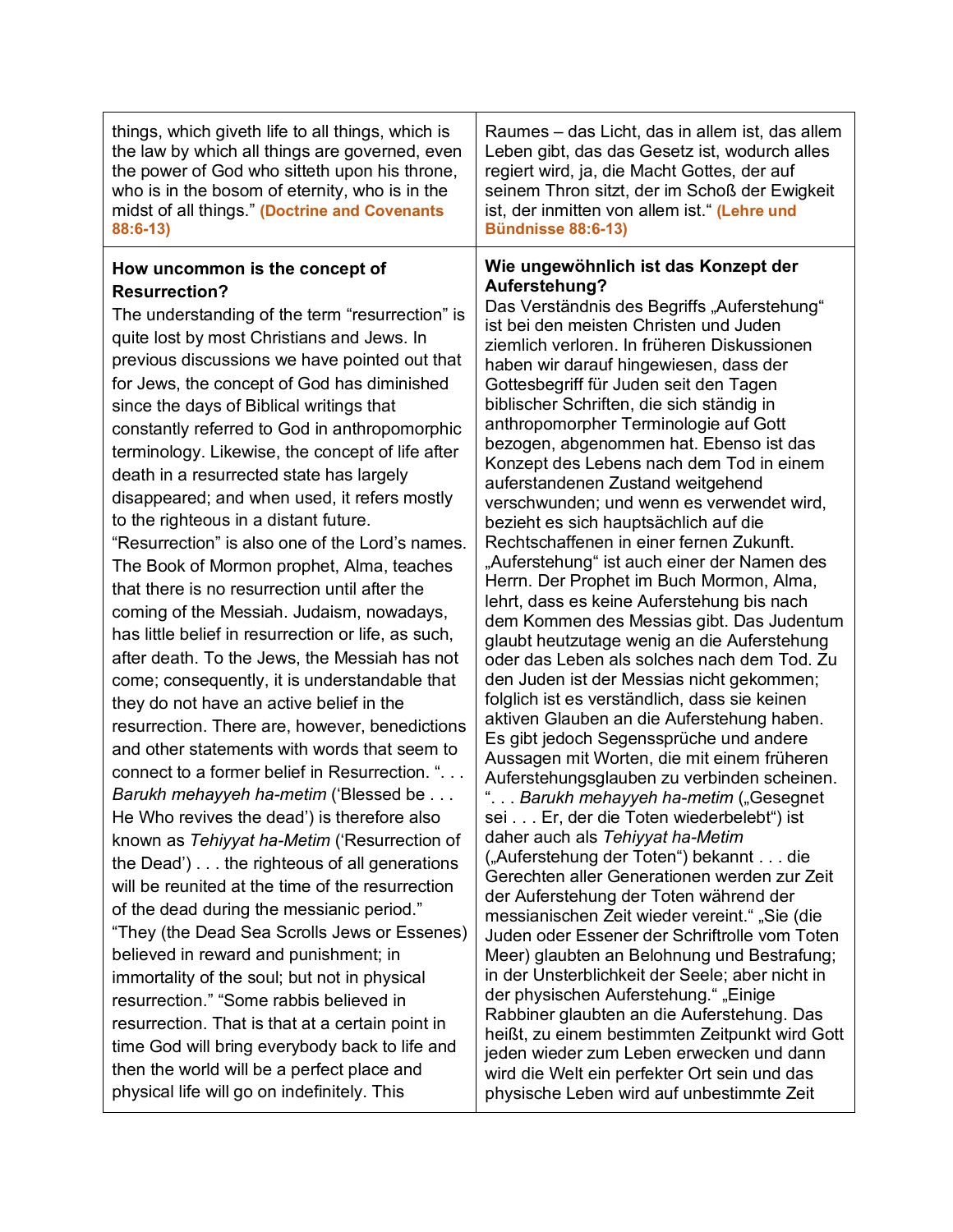| doctrine poses some obvious difficulties: the<br>body actually decomposes after burial so how<br>can it be reconstituted; furthermore, what<br>about overpopulation of the world? Those who<br>believe in resurrection claim that anyway the<br>whole process will be miraculous, and the<br>miracle will solve all the problems. Other<br>rabbis however denied physical resurrection<br>entirely and understood the afterlife to be a<br>completely spiritual experience." (Encyclopedia<br>Judaica Jr.)                                                                                                                                                                                                                                                                                                                                                                                                                                                                                                                                                                                                                                                                                                                                                 | weitergehen. Diese Lehre wirft einige<br>offensichtliche Schwierigkeiten auf: Der Körper<br>zersetzt sich tatsächlich nach der Bestattung,<br>wie kann er also wiederhergestellt werden?<br>Außerdem, was ist mit der Überbevölkerung<br>der Welt? Diejenigen, die an die Auferstehung<br>glauben, behaupten, dass der ganze Prozess<br>sowieso ein Wunder sein wird und das Wunder<br>alle Probleme lösen wird. Andere Rabbiner<br>leugneten jedoch die physische Auferstehung<br>vollständig und verstanden das Leben nach<br>dem Tod als eine völlig spirituelle Erfahrung."<br>(Enzyklopädie Judaica Jr.)                                                                                                                                                                                                                                                                                                                                                                                                                                                                                                                                                                                             |
|------------------------------------------------------------------------------------------------------------------------------------------------------------------------------------------------------------------------------------------------------------------------------------------------------------------------------------------------------------------------------------------------------------------------------------------------------------------------------------------------------------------------------------------------------------------------------------------------------------------------------------------------------------------------------------------------------------------------------------------------------------------------------------------------------------------------------------------------------------------------------------------------------------------------------------------------------------------------------------------------------------------------------------------------------------------------------------------------------------------------------------------------------------------------------------------------------------------------------------------------------------|-----------------------------------------------------------------------------------------------------------------------------------------------------------------------------------------------------------------------------------------------------------------------------------------------------------------------------------------------------------------------------------------------------------------------------------------------------------------------------------------------------------------------------------------------------------------------------------------------------------------------------------------------------------------------------------------------------------------------------------------------------------------------------------------------------------------------------------------------------------------------------------------------------------------------------------------------------------------------------------------------------------------------------------------------------------------------------------------------------------------------------------------------------------------------------------------------------------|
| How did the belief in resurrection fade<br>away?<br>"The argument about resurrection lasted well<br>into the Middle Ages and was one of the<br>reasons for the sharp attacks against<br>Maimonides (1138-1204). Many believed that<br>he denied the doctrine and his views started a<br>controversy that lasted for hundreds of years.<br>In modern times most Jewish theologians do<br>not subscribe to the doctrine of physical<br>resurrection and movements such as Reform<br>Judaism do not consider it to be a necessary<br>belief for the Jew." "The whole subject of (an)<br>afterlife is not explicitly stated in the Bible and<br>many scholars are of the opinion that belief in<br>(an) afterlife was adopted by Jews during the<br>Babylonian exile after the destruction of the<br>First Temple when they came into contact with<br>eastern religions such as Zoroastrianism. "The<br>Sadducees also rejected the Pharisaic belief in<br>the immortality of the soul and the resurrection<br>of the body, claiming that there is no basis for<br>these beliefs in the Torah." (Encyclopedia<br>Judaica Jr.) To better remember that it was the<br>Sadducees who did not believe in resurrection,<br>you could say, "They were sad, you see!" | Wie schwand der Glaube an die<br>Auferstehung?<br>"Der Streit um die Auferstehung dauerte bis<br>weit ins Mittelalter und war einer der Gründe<br>für die scharfen Angriffe gegen Maimonides<br>(1138-1204). Viele glaubten, dass er die<br>Doktrin leugnete und seine Ansichten lösten<br>eine Kontroverse aus, die Hunderte von Jahren<br>andauerte. In der Neuzeit halten sich die<br>meisten jüdischen Theologen nicht an die<br>Lehre von der physischen Auferstehung, und<br>Bewegungen wie das Reformjudentum halten<br>sie nicht für einen notwendigen Glauben für<br>den Juden." "Das ganze Thema Leben nach<br>dem Tod wird in der Bibel nicht ausdrücklich<br>erwähnt und viele Gelehrte sind der Meinung,<br>dass der Glaube an Leben nach dem Tod von<br>Juden während des babylonischen Exils nach<br>der Zerstörung des Ersten Tempels<br>angenommen wurde, als sie in Kontakt kamen<br>mit östlichen Religionen wie dem<br>Zoroastrismus." "Die Sadduzäer lehnten auch<br>den pharisäischen Glauben an die<br>Unsterblichkeit der Seele und die Auferstehung<br>des Körpers ab und behaupteten, es gebe<br>keine Grundlage für diesen Glauben in der<br>Tora." (Enzyklopädia Judaica Jr.) |
| How recurring is it to establish a house of<br>God?<br>Before the first Israelite temple was built, the<br>entire encampment of Israel was a city temple<br>and apparently it will be that way again when<br>the Lord returns to Jerusalem (Doctrine and<br>Covenants 124:36): The 12-tribes (Joseph                                                                                                                                                                                                                                                                                                                                                                                                                                                                                                                                                                                                                                                                                                                                                                                                                                                                                                                                                       | Wie häufig ist es, ein Haus Gottes zu<br>errichten?<br>Bevor der erste israelitische Tempel gebaut<br>wurde, war das gesamte Lager Israels ein<br>Stadttempel und anscheinend wird es wieder<br>so sein, wenn der Herr nach Jerusalem<br>zurückkehrt (Lehre und Bündnisse 124:36): die<br>12 Stämme (Joseph Söhne, Ephraim und                                                                                                                                                                                                                                                                                                                                                                                                                                                                                                                                                                                                                                                                                                                                                                                                                                                                            |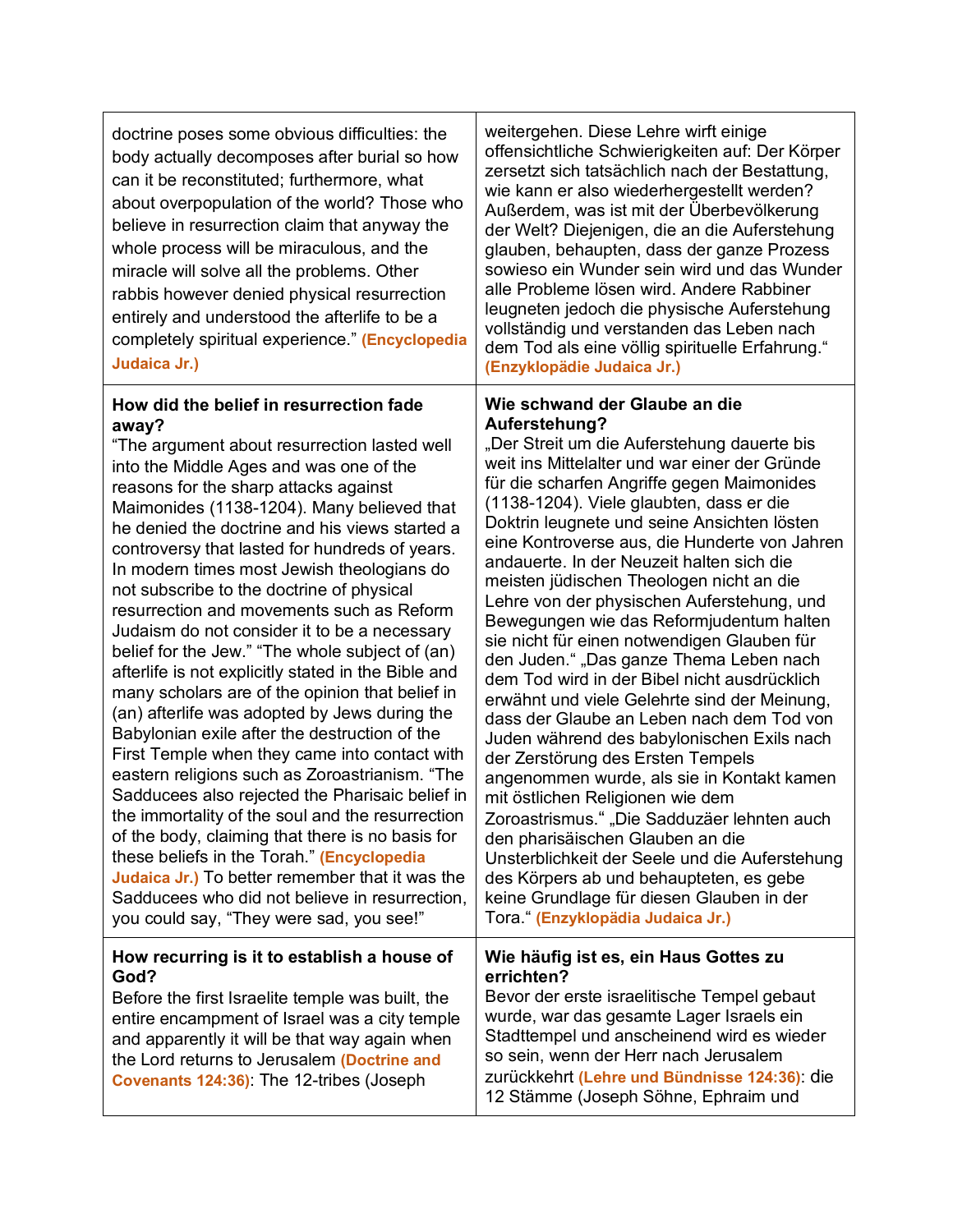| sons, Ephraim and Manasseh became two                                                                                                                                                                                                                                                                                                                                                                                                                                                                                                                                                                                                                                                                                                                                                                                                                                                                                                                                                                                                                                                                                                                              | Manasse wurden 2 Stämme) wurden                                                                                                                                                                                                                                                                                                                                                                                                                                                                                                                                                                                                                                                                                                                                                                                                                                                                                                                                                                                                                                                                                                                                                                                                                                                                                                       |
|--------------------------------------------------------------------------------------------------------------------------------------------------------------------------------------------------------------------------------------------------------------------------------------------------------------------------------------------------------------------------------------------------------------------------------------------------------------------------------------------------------------------------------------------------------------------------------------------------------------------------------------------------------------------------------------------------------------------------------------------------------------------------------------------------------------------------------------------------------------------------------------------------------------------------------------------------------------------------------------------------------------------------------------------------------------------------------------------------------------------------------------------------------------------|---------------------------------------------------------------------------------------------------------------------------------------------------------------------------------------------------------------------------------------------------------------------------------------------------------------------------------------------------------------------------------------------------------------------------------------------------------------------------------------------------------------------------------------------------------------------------------------------------------------------------------------------------------------------------------------------------------------------------------------------------------------------------------------------------------------------------------------------------------------------------------------------------------------------------------------------------------------------------------------------------------------------------------------------------------------------------------------------------------------------------------------------------------------------------------------------------------------------------------------------------------------------------------------------------------------------------------------|
| tribes) were assigned areas, with stakes and                                                                                                                                                                                                                                                                                                                                                                                                                                                                                                                                                                                                                                                                                                                                                                                                                                                                                                                                                                                                                                                                                                                       | Bereiche mit Pfählen und Bannern                                                                                                                                                                                                                                                                                                                                                                                                                                                                                                                                                                                                                                                                                                                                                                                                                                                                                                                                                                                                                                                                                                                                                                                                                                                                                                      |
| banners. They surrounded the tribe of Levi,                                                                                                                                                                                                                                                                                                                                                                                                                                                                                                                                                                                                                                                                                                                                                                                                                                                                                                                                                                                                                                                                                                                        | zugewiesen. Sie umzingelten den Stamm Levi,                                                                                                                                                                                                                                                                                                                                                                                                                                                                                                                                                                                                                                                                                                                                                                                                                                                                                                                                                                                                                                                                                                                                                                                                                                                                                           |
| and within Levi were stakes and curtains that                                                                                                                                                                                                                                                                                                                                                                                                                                                                                                                                                                                                                                                                                                                                                                                                                                                                                                                                                                                                                                                                                                                      | und in Levi befanden sich Pfähle und                                                                                                                                                                                                                                                                                                                                                                                                                                                                                                                                                                                                                                                                                                                                                                                                                                                                                                                                                                                                                                                                                                                                                                                                                                                                                                  |
| enclosed the "presence of the Lord – the Holy                                                                                                                                                                                                                                                                                                                                                                                                                                                                                                                                                                                                                                                                                                                                                                                                                                                                                                                                                                                                                                                                                                                      | Vorhänge, die die "Gegenwart des Herrn - das                                                                                                                                                                                                                                                                                                                                                                                                                                                                                                                                                                                                                                                                                                                                                                                                                                                                                                                                                                                                                                                                                                                                                                                                                                                                                          |
| of Holies." That is clearly imaginable as                                                                                                                                                                                                                                                                                                                                                                                                                                                                                                                                                                                                                                                                                                                                                                                                                                                                                                                                                                                                                                                                                                                          | Allerheiligste" umschlossen. Das ist als                                                                                                                                                                                                                                                                                                                                                                                                                                                                                                                                                                                                                                                                                                                                                                                                                                                                                                                                                                                                                                                                                                                                                                                                                                                                                              |
| "Telelstial, Terrestrial and Celestial." "In pre-                                                                                                                                                                                                                                                                                                                                                                                                                                                                                                                                                                                                                                                                                                                                                                                                                                                                                                                                                                                                                                                                                                                  | "Telelstial, Terrestrial and Celestial" durchaus                                                                                                                                                                                                                                                                                                                                                                                                                                                                                                                                                                                                                                                                                                                                                                                                                                                                                                                                                                                                                                                                                                                                                                                                                                                                                      |
| Temple times, in the desert, the whole                                                                                                                                                                                                                                                                                                                                                                                                                                                                                                                                                                                                                                                                                                                                                                                                                                                                                                                                                                                                                                                                                                                             | vorstellbar. In der Vortempelzeit galt in der                                                                                                                                                                                                                                                                                                                                                                                                                                                                                                                                                                                                                                                                                                                                                                                                                                                                                                                                                                                                                                                                                                                                                                                                                                                                                         |
| encampment was considered to be in a state                                                                                                                                                                                                                                                                                                                                                                                                                                                                                                                                                                                                                                                                                                                                                                                                                                                                                                                                                                                                                                                                                                                         | Wüste das gesamte Lager als heilig, und daher                                                                                                                                                                                                                                                                                                                                                                                                                                                                                                                                                                                                                                                                                                                                                                                                                                                                                                                                                                                                                                                                                                                                                                                                                                                                                         |
| of sanctity, and hence anyone who was tameh                                                                                                                                                                                                                                                                                                                                                                                                                                                                                                                                                                                                                                                                                                                                                                                                                                                                                                                                                                                                                                                                                                                        | wurde jeder, der tameh (unrein) war,                                                                                                                                                                                                                                                                                                                                                                                                                                                                                                                                                                                                                                                                                                                                                                                                                                                                                                                                                                                                                                                                                                                                                                                                                                                                                                  |
| (unclean) was forced to go outside the marked                                                                                                                                                                                                                                                                                                                                                                                                                                                                                                                                                                                                                                                                                                                                                                                                                                                                                                                                                                                                                                                                                                                      | gezwungen, die markierten Grenzen zu                                                                                                                                                                                                                                                                                                                                                                                                                                                                                                                                                                                                                                                                                                                                                                                                                                                                                                                                                                                                                                                                                                                                                                                                                                                                                                  |
| boundaries and was forbidden to return until                                                                                                                                                                                                                                                                                                                                                                                                                                                                                                                                                                                                                                                                                                                                                                                                                                                                                                                                                                                                                                                                                                                       | verlassen, und es war ihm verboten,                                                                                                                                                                                                                                                                                                                                                                                                                                                                                                                                                                                                                                                                                                                                                                                                                                                                                                                                                                                                                                                                                                                                                                                                                                                                                                   |
| he had completed the purification ritual. With                                                                                                                                                                                                                                                                                                                                                                                                                                                                                                                                                                                                                                                                                                                                                                                                                                                                                                                                                                                                                                                                                                                     | zurückzukehren, bis er die Reinigungsritual. Mit                                                                                                                                                                                                                                                                                                                                                                                                                                                                                                                                                                                                                                                                                                                                                                                                                                                                                                                                                                                                                                                                                                                                                                                                                                                                                      |
| the destruction of the Temple, such sanctions                                                                                                                                                                                                                                                                                                                                                                                                                                                                                                                                                                                                                                                                                                                                                                                                                                                                                                                                                                                                                                                                                                                      | der Zerstörung des Tempels wurden solche                                                                                                                                                                                                                                                                                                                                                                                                                                                                                                                                                                                                                                                                                                                                                                                                                                                                                                                                                                                                                                                                                                                                                                                                                                                                                              |
| ceased to apply. Nevertheless, the                                                                                                                                                                                                                                                                                                                                                                                                                                                                                                                                                                                                                                                                                                                                                                                                                                                                                                                                                                                                                                                                                                                                 | Sanktionen nicht mehr angewendet. Dennoch                                                                                                                                                                                                                                                                                                                                                                                                                                                                                                                                                                                                                                                                                                                                                                                                                                                                                                                                                                                                                                                                                                                                                                                                                                                                                             |
| maintenance of ritual impurity has remained                                                                                                                                                                                                                                                                                                                                                                                                                                                                                                                                                                                                                                                                                                                                                                                                                                                                                                                                                                                                                                                                                                                        | ist die Aufrechterhaltung der rituellen                                                                                                                                                                                                                                                                                                                                                                                                                                                                                                                                                                                                                                                                                                                                                                                                                                                                                                                                                                                                                                                                                                                                                                                                                                                                                               |
| an essential aspect of Jewish life. Thus,                                                                                                                                                                                                                                                                                                                                                                                                                                                                                                                                                                                                                                                                                                                                                                                                                                                                                                                                                                                                                                                                                                                          | Unreinheit ein wesentlicher Aspekt des                                                                                                                                                                                                                                                                                                                                                                                                                                                                                                                                                                                                                                                                                                                                                                                                                                                                                                                                                                                                                                                                                                                                                                                                                                                                                                |
| because all Jews are now assumed to be                                                                                                                                                                                                                                                                                                                                                                                                                                                                                                                                                                                                                                                                                                                                                                                                                                                                                                                                                                                                                                                                                                                             | jüdischen Lebens geblieben. Da nun alle Juden                                                                                                                                                                                                                                                                                                                                                                                                                                                                                                                                                                                                                                                                                                                                                                                                                                                                                                                                                                                                                                                                                                                                                                                                                                                                                         |
| ritually impure, they are even today forbidden                                                                                                                                                                                                                                                                                                                                                                                                                                                                                                                                                                                                                                                                                                                                                                                                                                                                                                                                                                                                                                                                                                                     | als rituell unrein gelten, ist es ihnen auch heute                                                                                                                                                                                                                                                                                                                                                                                                                                                                                                                                                                                                                                                                                                                                                                                                                                                                                                                                                                                                                                                                                                                                                                                                                                                                                    |
| to enter the Temple area in Jerusalem."                                                                                                                                                                                                                                                                                                                                                                                                                                                                                                                                                                                                                                                                                                                                                                                                                                                                                                                                                                                                                                                                                                                            | noch verboten, das Tempelgebiet in Jerusalem                                                                                                                                                                                                                                                                                                                                                                                                                                                                                                                                                                                                                                                                                                                                                                                                                                                                                                                                                                                                                                                                                                                                                                                                                                                                                          |
| (Encyclopedia Judaica Jr.)                                                                                                                                                                                                                                                                                                                                                                                                                                                                                                                                                                                                                                                                                                                                                                                                                                                                                                                                                                                                                                                                                                                                         | zu betreten." (Enzyklopädia Judaica Jr.)                                                                                                                                                                                                                                                                                                                                                                                                                                                                                                                                                                                                                                                                                                                                                                                                                                                                                                                                                                                                                                                                                                                                                                                                                                                                                              |
| Who is welcome in the House of the Lord?<br>The call to go to the temple includes the<br>phrase, "He that hath clean hands and a pure<br>heart." (Psalm 24-1-3) Since the Jews feel they<br>do not have a temple, they have used the<br>meal table as a substitute "altar." It is<br>appropriate to wash hands before every prayer<br>at the beginning and ending of each meal.<br>That is why kosher hotels have a basin and<br>naturally flowing water at the entrances of<br>each dining room. There are large cups in<br>public restrooms and other public fountains<br>(like the Western Wall) so a Jew can fill the<br>cup and then let the water flow naturally over<br>his hands before he prays. The two prayers<br>include a plea to rebuild the temple. The<br>Lord's house is where His glory and honor<br>dwells. (Psalm 26:8). In a synagogue, the ark<br>holding the Torah scroll is a reminder of the<br>ark in the temple that held the tablets – the<br>word of the Lord. Once, as I was leading my<br>guests to the Western (Wailing) Wall, I<br>observed a young Bar Mitzvah lad anxious to<br>open the ark to retrieve the scroll so he could | Wer ist im Haus des Herrn willkommen?<br>Der Aufruf, in den Tempel zu gehen, beinhaltet<br>den Satz: "Der reine Hände hat und ein<br>lauteres Herz, der nicht betrügt und keinen<br>Meineid schwört." (Psalm 24:4) Da die Juden<br>das Gefühl haben, keinen Tempel zu haben,<br>haben sie den Essenstisch als Ersatz<br>genommen Aaltar." Es ist angebracht, sich vor<br>jedem Gebet zu Beginn und am Ende jeder<br>Mahlzeit die Hände zu waschen. Deshalb<br>haben koschere Hotels an den Eingängen<br>jedes Speisesaals ein Becken und natürlich<br>fließendes Wasser. Es gibt große Becher in<br>öffentlichen Toiletten und anderen öffentlichen<br>Brunnen (wie der Klagemauer), damit ein Jude<br>den Becher füllen und dann das Wasser auf<br>natürliche Weise über seine Hände fließen<br>lassen kann, bevor er betet. Die beiden Gebete<br>beinhalten eine Bitte, den Tempel wieder<br>aufzubauen. Das Haus des Herrn ist, wo seine<br>Herrlichkeit und Ehre wohnt. (Psalmen 26:8). In<br>einer Synagoge erinnert die Arche mit der<br>Thorarolle an die Arche im Tempel, die die<br>Tafeln enthielt – das Wort des Herrn. Als ich<br>einmal meine Gäste zur Westlichen (Klage)<br>Mauer führte, beobachtete ich einen jungen<br>Bar-Mizwa-Junge, der darauf bedacht war, die<br>Bundeslade zu öffnen, um die Schriftrolle zu |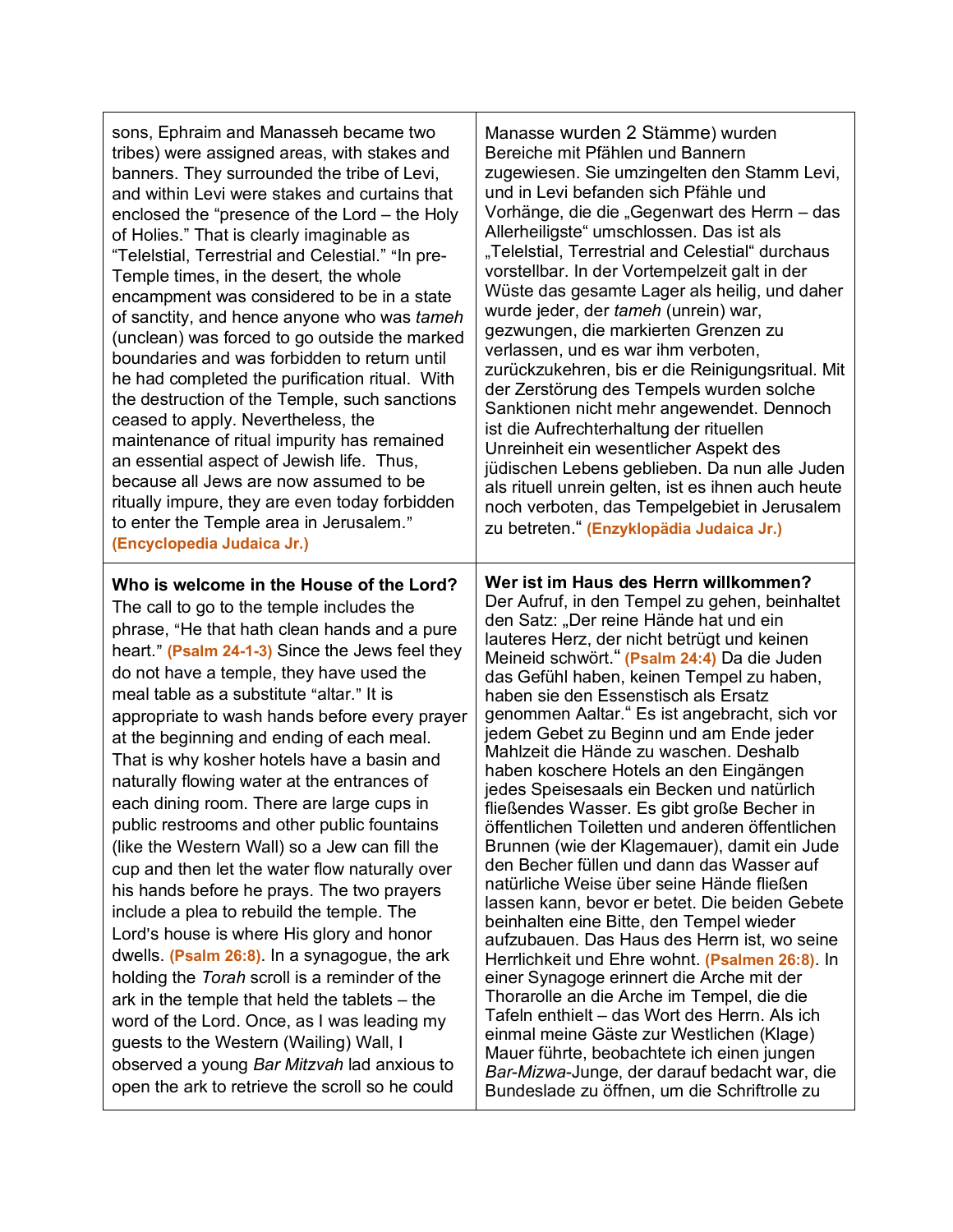| get on with his presentation to the<br>congregation. His grandfather stopped him<br>and said, "Inside represents the essence and<br>the presence of the Lord. Be polite; first you<br>knock, then pull the curtain aside and only<br>then you take the scroll."                                                                                                                                                                                                                                                                                                                                                                                                                                                                                                                                                                                                                                                                                                                                                                                                                                                                                                                   | holen, damit er mit seiner Präsentation vor der<br>Versammlung fortfahren konnte. Sein<br>Großvater hielt ihn auf und sagte: "Innerhalb<br>repräsentiert die Essenz und die Gegenwart<br>des Herrn. Höflich sein; erst klopfst du, dann<br>ziehst du den Vorhang beiseite und erst dann<br>nimmst du die Schriftrolle."                                                                                                                                                                                                                                                                                                                                                                                                                                                                                                                                                                                                                                                                                                                                                                                                                                                                                                                                                                                                                         |
|-----------------------------------------------------------------------------------------------------------------------------------------------------------------------------------------------------------------------------------------------------------------------------------------------------------------------------------------------------------------------------------------------------------------------------------------------------------------------------------------------------------------------------------------------------------------------------------------------------------------------------------------------------------------------------------------------------------------------------------------------------------------------------------------------------------------------------------------------------------------------------------------------------------------------------------------------------------------------------------------------------------------------------------------------------------------------------------------------------------------------------------------------------------------------------------|-------------------------------------------------------------------------------------------------------------------------------------------------------------------------------------------------------------------------------------------------------------------------------------------------------------------------------------------------------------------------------------------------------------------------------------------------------------------------------------------------------------------------------------------------------------------------------------------------------------------------------------------------------------------------------------------------------------------------------------------------------------------------------------------------------------------------------------------------------------------------------------------------------------------------------------------------------------------------------------------------------------------------------------------------------------------------------------------------------------------------------------------------------------------------------------------------------------------------------------------------------------------------------------------------------------------------------------------------|
| How is light connected with the Temple?<br>As David wrote the Psalm indicating that the<br>Lord is his light (Psalm 27:1), he must have<br>known that the ark contained a special<br>menorah, a light with seven candles or wicks.<br>That symbol is now the official seal of the<br>State of Israel. It is a chiasmus; the first and<br>the last candles or lights are connected at the<br>base. Likewise, the second and six, and third<br>and fifth are connected and the center light is<br>the main light. Could that have represented<br>the Lord? After all, He should be the center of<br>our attention. The center of the Lord's house<br>was curtained off because of its sacredness, a<br>courtyard where we could converse with the<br>Lord. As mentioned previously, the Children of<br>Israel lived in a "camp" that was divided into<br>three sections; the people, the Levites and the<br>Lord. We long for the time when we can return<br>to "dwell in thy courts" (Psalm 65:4), and be<br>"shielded," safe from the imbalance of the<br>world around us. (Psalm 84). In the ancient<br>temple, a menorah was brightly burning every<br>day the temple was open. | Wie ist Licht mit dem Tempel verbunden?<br>Als David den Psalm schrieb, der darauf<br>hinweist, dass der Herr sein Licht ist (Psalm<br>27:1), muss er gewusst haben, dass die<br>Bundeslade eine besondere Menora enthielt,<br>ein Licht mit sieben Kerzen oder Dochten.<br>Dieses Symbol ist heute das offizielle Siegel<br>des Staates Israel. Es ist ein Chiasmus; die<br>erste und die letzte kerze oder lichter werden<br>an der basis angeschlossen. Ebenso sind die<br>zweite und die sechste sowie die dritte und<br>fünfte verbunden und das mittlere Licht ist das<br>Hauptlicht. Könnte das den Herrn repräsentiert<br>haben? Schließlich sollte er im Mittelpunkt<br>unserer Aufmerksamkeit stehen. Das Zentrum<br>des Hauses des Herrn war wegen seiner<br>Heiligkeit mit einem Vorhang verschlossen, ein<br>Hof, in dem wir uns mit dem Herrn unterhalten<br>konnten. Wie bereits erwähnt, lebten die Kinder<br>Israels in einem "Lager", das in drei Abschnitte<br>unterteilt war; das Volk, die Leviten und der<br>Herr. Wir sehnen uns nach der Zeit, in der "in<br>den Vorhöfen deines Heiligtums" zurückkehren<br>können (Psalm 65:4) und abgeschirmt sein,<br>sicher vor dem Ungleichgewicht der Welt um<br>uns herum. (Psalm 84). Im alten Tempel<br>brannte an jedem Tag, an dem der Tempel<br>geöffnet war, eine Menora. |
| Who oversees the House of the Lord?<br>A pattern that is interesting is that the first non-<br>travelling Israelite temple in the land of Israel<br>was in the hands of the tribe of Ephraim.<br>"Situated in the mountains of central Erez<br>(land of) Israel, Shiloh was in the territory of<br>the tribe of Ephraim and housed the<br>'temporary sanctuary' or Tabernacle<br>containing the Ark of the Law." (Encyclopedia<br>Judaica Jr.) The latest temples outside the<br>land of Israel are now in the hands of Ephraim,<br>overseen by the living Prophet in the Church                                                                                                                                                                                                                                                                                                                                                                                                                                                                                                                                                                                                  | Wer beaufsichtigt das Haus des Herrn?<br>Ein interessantes Muster ist, dass sich der<br>erste nicht reisende israelitische Tempel im<br>Land Israel in den Händen des Stammes<br>Ephraim befand. "In den Bergen des zentralen<br>Erez (Landes) Israel gelegen, befand sich<br>Shiloh im Gebiet des Stammes Ephraim und<br>beherbergte das temporäre Heiligtum oder das<br>Tabernakel mit der Bundeslade." (Enzyklopädia<br>Judaica Jr.) Die neuesten Tempel außerhalb<br>das Land Israel, Tempel sind jetzt in den<br>Händen von Ephraim, der vom lebenden<br>Propheten in der Kirche Jesu Christi der<br>Heiligen der Letzten Tage beaufsichtigt wird.                                                                                                                                                                                                                                                                                                                                                                                                                                                                                                                                                                                                                                                                                         |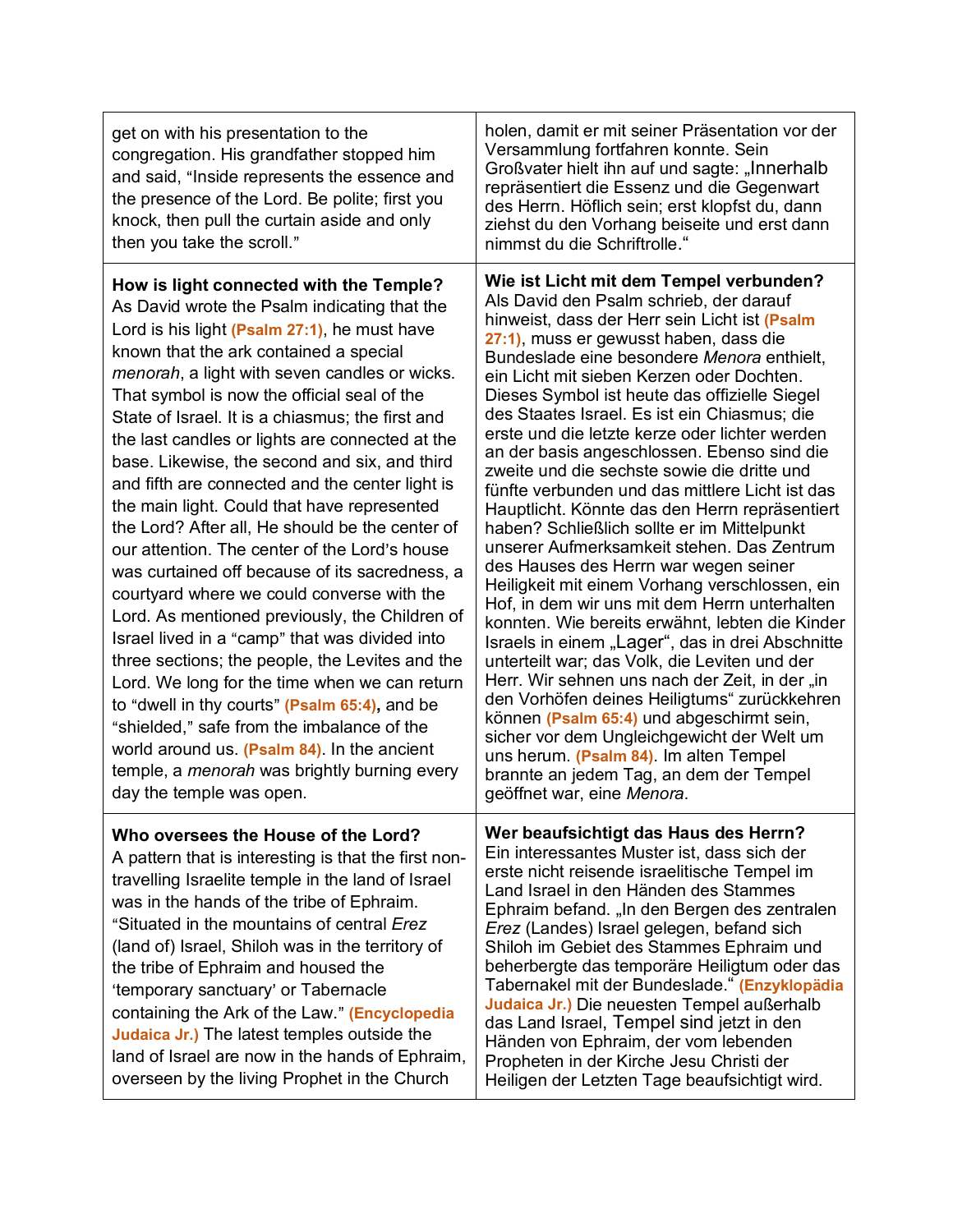| of Jesus Christ of Latter-day Saints. The<br>destiny of Joseph and Judah is that they will<br>eventually come together to build a temple in<br>Jerusalem. There is a Jewish tradition that the<br>Messiah's return will follow the date or event of<br>the destruction of the First and Second<br>Temples - a third Jerusalem Temple. The<br>Prophet Joseph Smith's mission was to<br>restore temple worship. Eventually, the "Lord<br>will suddenly come to his Temple." (Malachi 3:1)                                                                                                                                                                                                                                                                                                                                                                                                                                                                                                                                                                                                                                                                                                                                                                                                                                                                                                                                                                                                                                                                                                                         | Das Schicksal von Joseph und Juda ist, dass<br>sie schließlich zusammenkommen, um einen<br>Tempel in Jerusalem zu bauen. Es gibt eine<br>jüdische Tradition, dass die Rückkehr des<br>Messias auf das Datum oder Ereignis der<br>Zerstörung des Ersten und Zweiten Tempels-<br>eines dritten Jerusalemer Tempels - folgt. Die<br>Mission des Propheten Joseph Smith bestand<br>darin, die Tempelanbetung wiederherzustellen.<br>Schließlich wird der "Herr plötzlich zu seinem<br>Tempel kommen." (Maleachi 3:1)                                                                                                                                                                                                                                                                                                                                                                                                                                                                                                                                                                                                                                                                                                                                                                                                                                                                                                                                                                                                                                                                                                                                                                                                                                     |
|-----------------------------------------------------------------------------------------------------------------------------------------------------------------------------------------------------------------------------------------------------------------------------------------------------------------------------------------------------------------------------------------------------------------------------------------------------------------------------------------------------------------------------------------------------------------------------------------------------------------------------------------------------------------------------------------------------------------------------------------------------------------------------------------------------------------------------------------------------------------------------------------------------------------------------------------------------------------------------------------------------------------------------------------------------------------------------------------------------------------------------------------------------------------------------------------------------------------------------------------------------------------------------------------------------------------------------------------------------------------------------------------------------------------------------------------------------------------------------------------------------------------------------------------------------------------------------------------------------------------|------------------------------------------------------------------------------------------------------------------------------------------------------------------------------------------------------------------------------------------------------------------------------------------------------------------------------------------------------------------------------------------------------------------------------------------------------------------------------------------------------------------------------------------------------------------------------------------------------------------------------------------------------------------------------------------------------------------------------------------------------------------------------------------------------------------------------------------------------------------------------------------------------------------------------------------------------------------------------------------------------------------------------------------------------------------------------------------------------------------------------------------------------------------------------------------------------------------------------------------------------------------------------------------------------------------------------------------------------------------------------------------------------------------------------------------------------------------------------------------------------------------------------------------------------------------------------------------------------------------------------------------------------------------------------------------------------------------------------------------------------|
| What is an insightful purpose of the House<br>of the Lord?<br>Abraham brought his son to the mount Moriah<br>(Hebrew: 'taught of the Lord'), to offer Isaac as<br>a human sacrifice. Human sacrifice is<br>precisely the anguish that Abraham was<br>spared in the Ur of Chaldees. Mount Moriah<br>later became the place of the Temple. The<br>Prophet Abraham was taught a profound<br>lesson in opposition, a chiasmus. Jewish<br>tradition states that Isaac was in his early<br>thirties when he was to be sacrificed. The "<br>anguish" was spared when God instructed that<br>a "lamb" was to be offered as a sacrifice,<br>instead. Abraham and Isaac found an<br>"alternative sacrifice," a ram in the thicket, and<br>it was offered as a substitute for Isaac. Later,<br>other animals, first born and unblemished,<br>were brought to the same place, the mount<br>Moriah Temple. In some cases, a goat was<br>"blessed" with the sins (anguishes) of the<br>people in attendance. The goat would<br>"escape" out the Gate Beautiful (also called<br>the Gate of Forgiveness and the Gate of<br>Mercy). It would be tied with a red ribbon and<br>let out into the wilderness to die on its own<br>(carrying the sins of the people). Isaiah<br>portrays the same principle when he describes<br>the "glory" fastened in a "sure place." It is<br>glorious that we can bring our anguish (sins) to<br>the Lord. Then, in his house, we leave with<br>greater blessings than we ever imagined. "And<br>I will clothe him with thy robe, and strengthen<br>him with thy girdle, and I will commit thy | Was ist ein aufschlussreicher Zweck des<br><b>Hauses des Herrn?</b><br>Abraham brachte seinen Sohn auf den Berg<br>Moriah (hebräisch: vom Herrn gelehrt), um<br>Isaak als Menschenopfer darzubringen.<br>Menschenopfer sind genau die "Qual", die<br>Abraham im Ur der Chaldäer erspart geblieben<br>ist. Der Berg Moriah wurde später der Ort des<br>Tempels. Dem Propheten Abraham wurde eine<br>tiefgreifende Lektion in Bezug auf Opposition<br>erteilt, ein Chiasmus. Die jüdische Tradition<br>besagt, dass Isaak Anfang dreißig war, als er<br>geopfert werden sollte. Die "Qual" wurde<br>verschont, als Gott anwies, stattdessen ein<br>"lamm" als Opfer darzubringen. Abraham und<br>Isaak fanden ein alternatives Opfer, einen<br>Widder im Dickicht, und es wurde als Ersatz für<br>Isaak angeboten. Später wurden andere Tiere,<br>die erstgeboren und makellos waren, an<br>denselben Ort, den Berg Moriah Temple,<br>gebracht. In einigen Fällen wurde eine Ziege<br>mit den Sünden (Quälen) der anwesenden<br>Menschen gesegnet. Die Ziege würde aus dem<br>schönen Tor (auch Tor der Vergebung und Tor<br>der Barmherzigkeit genannt) flüchten. Es<br>wurde mit einem roten Band angebunden und<br>in die Wildnis hinausgelassen, um alleine zu<br>sterben (die Sünden des Volkes tragend).<br>Jesaja stellt das gleiche Prinzip dar, wenn er<br>den "Ehrenplatz" beschreibt, die an einem<br>"sicheren Ort" befestigt ist. Es ist herrlich, dass<br>wir unsere Qualen (Sünden) zum Herrn<br>bringen können. Dann verlassen wir sein Haus<br>mit größerem Segen, als wir es uns jemals<br>vorgestellt haben. "Ich bekleide ihn mit deinem<br>Gewand und lege ihm deine Schärpe um. Ich<br>übergebe ihm dein Amt und er wird für die |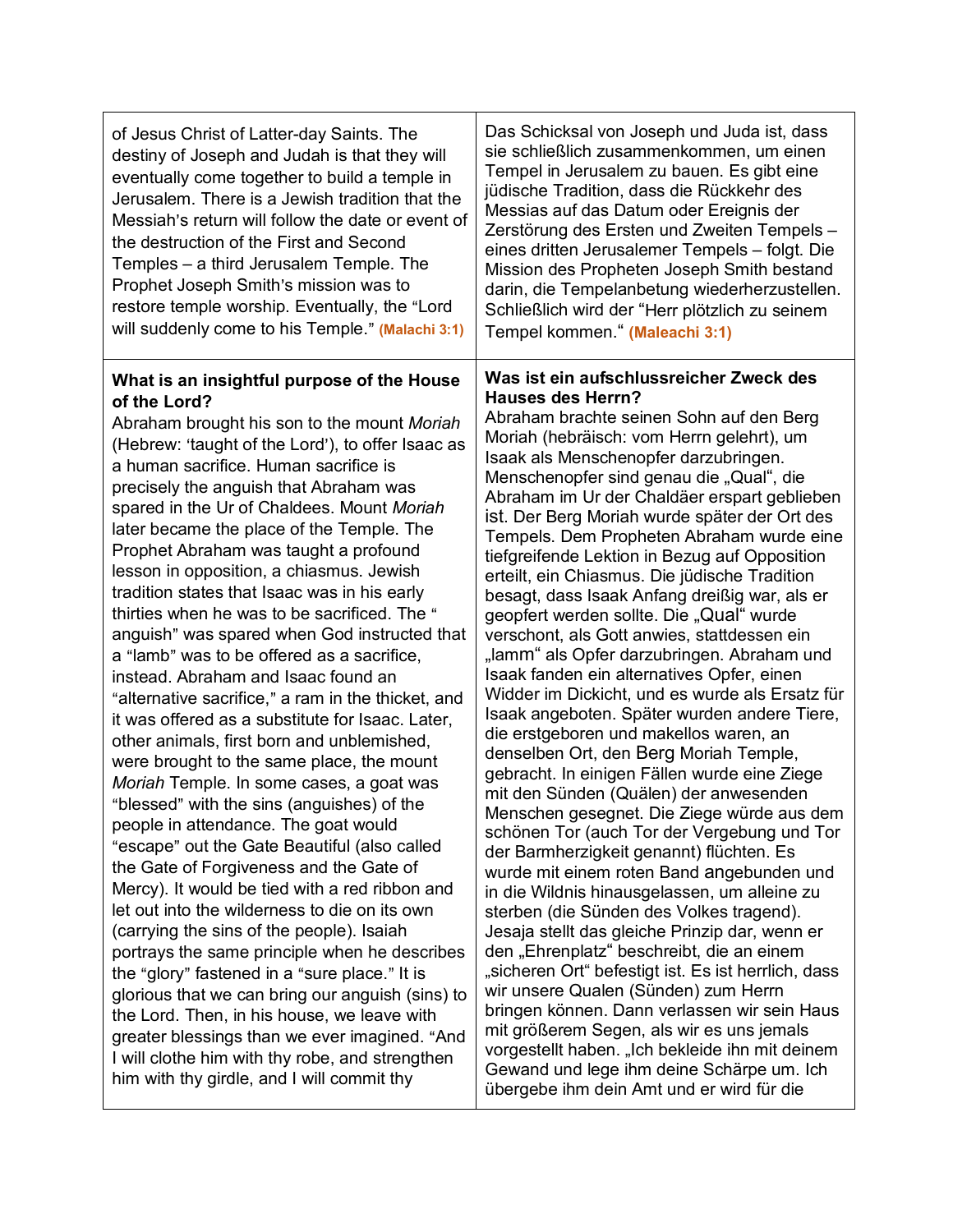government into his hand: and he shall be a father to the inhabitants of Jerusalem, and to the house of Judah. And the key of the house of David will I lay upon his shoulder; so he shall open, and none shall shut; and he shall shut, and none shall open. And I will fasten him as a nail in a sure place; and he shall be for a glorious throne to his father's house. And they shall hang upon him all the glory of his father's house, the offspring and the issue, all vessels of small quantity, from the vessels of cups, even to all the vessels of flagons. In that day, saith the LORD of hosts, shall the nail that is fastened in the sure place be removed, and be cut down, and fall; and the burden that was upon it shall be cut off: for the LORD hath spoken it." (Isaiah 22:21-25) In Jerusalem, there have been thousands of nails pounded into the old Western (Wailing) Wall, a remnant of the last known Jewish Temple. They remind us of a practice the Jews had until about a hundred years ago where they would "nail their sins in a sure place" and then get on with life. A glorious thought: going to the Temple for Latter-day Saints not only blesses the ancestors whose work is being done, but those who are serving them. It is the Lord's house, where virtuous people meet, renew their souls, and remind themselves of the name they have taken upon themselves.

Einwohner Jerusalems und für das Haus Juda ein Vater sein. Ich lege ihm den Schlüssel des Hauses David auf die Schulter. Wenn er öffnet, kann niemand schließen; wenn er schließt, kann niemand öffnen. Ich schlage ihn an einer festen Stelle als Pflock ein; er wird in seinem Vaterhaus den Ehrenplatz einnehmen. Wenn sich aber all die vielen Mitglieder seines Vaterhauses mit Kindern und Kindeskindern an ihn hängen, alle die Kännchen, die Töpfe und Krüge, an jenem Tag - Spruch des Herrn der Heere - wird der Pflock, den man an der festen Stelle eingeschlagen hat, nachgeben. Er wird herausbrechen und herunterfallen, sodass alles zerbricht, was an ihm aufgehängt war. Wahrhaftig, der Herr hat gesprochen." **(Jesaja 22:21-25)** In Jerusalem wurden Tausende von Nägeln in die alte Westliche (Klage) Mauer geschlagen, ein Überbleibsel des letzten bekannten jüdischen Tempels. Sie erinnern uns an eine Praxis, die die Juden bis vor etwa hundert Jahren hatten, wo sie ihre Sünden an einem sicheren Ort annagelten und dann mit dem Leben fortfuhren. Ein herrlicher Gedanke: Für die Heiligen der Letzten Tage zum Tempel zu gehen, segnet nicht nur die Vorfahren, deren Werk getan wird, sondern auch diejenigen, die ihnen dienen. Es ist das Haus des Herrn, in dem sich tugendhafte Menschen treffen, ihre Seelen erneuern und sich an den Namen erinnern, den sie auf sich genommen haben.

# **What religion will have a true Temple?**

"That temples and temple ordinances are essential to the (true) faith is well established in the Bible. Malachi predicted the coming of the Lord suddenly to his temple, in the day of vengeance, in the latter times, as a refiner and purifier. Ezekiel predicted the building of a temple in Jerusalem which will be used for ordinance work after the gathering of Israel from their long dispersion and when they are cleansed from their transgressions. John the Revelator saw the day when, after the earth is sanctified and celestialized, the presence of the Father and the Son in the New Jerusalem

#### **Welche Religion wird einen wahren Tempel haben?**

"Dass Tempel und Tempelverordnungen wesentlich für den (wahren) Glauben sind, ist in der Bibel gut begründet. Maleachi sagte das plötzliche wird der Herr zu seinen Tempel kommen, am Tag der Rache, in den letzten Zeiten, als Verfeinerer und Reiniger voraus. Hesekiel sagte den Bau eines Tempels in Jerusalem voraus, der nach der Sammlung Israels von ihrer langen Zerstreuung und wenn sie von ihren Übertretungen gereinigt werden, für heilige Handlungen verwendet werden wird. Johannes der Offenbarer sah den Tag, an dem, nachdem die Erde geheiligt und celestialisiert wurde, die Gegenwart des Vaters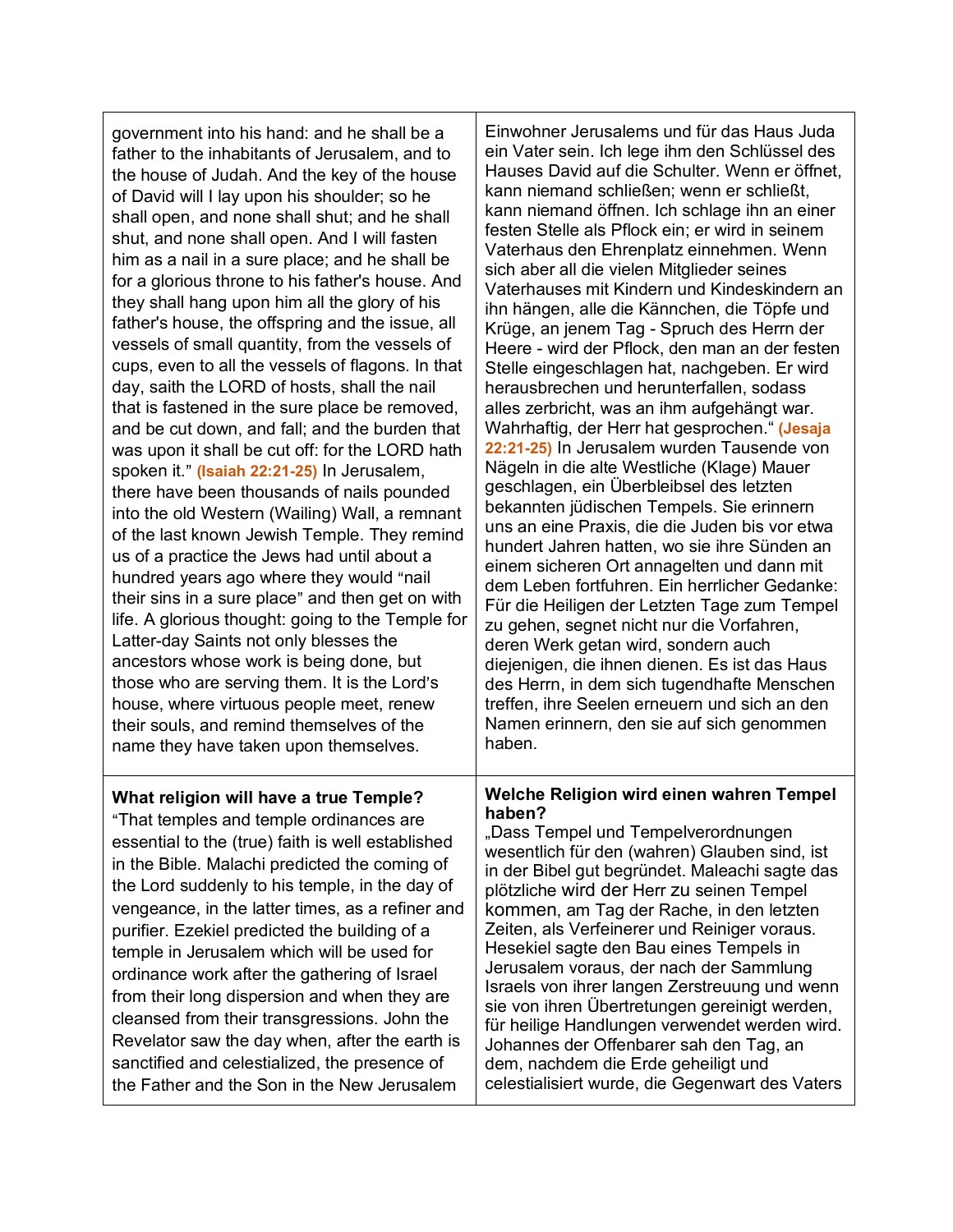| Welche Bedeutung hat die Verordnung<br>How significant is the "Washing of Feet"                                                                                              |                                                                                                                                                                                                                 |
|------------------------------------------------------------------------------------------------------------------------------------------------------------------------------|-----------------------------------------------------------------------------------------------------------------------------------------------------------------------------------------------------------------|
| would take the place of the temple, for the<br>whole city, due to their presence, would<br>become a temple." (Doctrines of Salvation<br>Joseph Fielding Smith Vol.2, Pg.244) | und des Sohnes im Neuen Jerusalem würde<br>an die Stelle des Tempels treten, denn die<br>ganze Stadt würde aufgrund ihrer Gegenwart<br>ein Tempel werden." (Heilslehren Joseph<br>Fielding Smith Bd. 2, S. 244) |

"How beautiful upon the mountains are the feet of him that bringeth good tidings, that publisheth peace; that bringeth good tidings of good, that publisheth salvation; that saith unto Zion, Thy God reigneth!" **(Isaiah 52:7)** "The Bible is full of examples of hospitality. Abraham, for example, broke off a conversation with God Himself in order to receive guests (the three angels), and though weak in health, ran out to meet them, personally washed their feet, served them food, and made them feel welcomed and honored. At the upper-room Passover, Jesus concluded by demonstrating His role as their servant. "After that he poureth water into a bason, and began to wash the disciples' feet, and to wipe them with the towel wherewith he was girded." **(John 13:5)** Peter objected, and the Lord responded, "If I wash thee not, thou hast no part with me. Simon Peter saith unto him, Lord, not my feet only, but also my hands and my head." **(John 13:8-9)** Always teaching, the Savior continued, "If I then, your Lord and Master, have washed your feet; ye also ought to wash one another's feet." **(John 13:14)** "The Joseph Smith Translation adds this explanation about this incident: "Now this was the custom of the Jews under their law; wherefore, Jesus did this that the law might be fulfilled" **(JST John 13:10)**. By this clarification it appears that the washing of feet was an ordinance of the Law of Moses. Joseph Smith taught the Latter-day Apostles, "The item to which I wish the more particularly to call your attention tonight is the ordinance of washing of feet. This we ([meaning the Twelve)] have not done as yet, but it is necessary now, as much as it was in the days of the Savior; and we

"Wie willkommen sind auf den Bergen die Schritte des Freudenboten, der Frieden ankündigt, der eine frohe Botschaft bringt und Rettung verheißt, der zu Zion sagt: Dein Gott ist König!" (Jesaja 52:7) "Die Bibel ist voll von Beispielen für Gastfreundschaft. Abraham zum Beispiel brach ein Gespräch mit Gott selbst ab, um Gäste (die drei Engel) zu empfangen, und lief ihnen trotz schwacher Gesundheit entgegen, wusch ihnen persönlich die Füße, servierte ihnen Essen und gab ihnen das Gefühl, willkommen zu sein und geehrt. Beim Passahfest im Oberzimmer demonstrierte Jesus zum Abschluss seine Rolle als ihr Diener. "Dann goss er Wasser in eine Schüssel und begann, den Jüngern die Füße zu waschen und mit dem Leinentuch abzutrocknen, mit dem er umgürtet war." **(Johannes 13:5)** Petrus widersprach und der Herr antwortete: "Da sagte Simon Petrus zu ihm: Herr, dann nicht nur meine Füße, sondern auch die Hände und das Haupt." **(Johannes 13:8-9)** Immer lehrend fuhr der Erretter fort: "Wenn nun ich, der Herr und Meister, euch die Füße gewaschen habe, dann müsst auch ihr einander die Füße waschen." **(Johannes 13:14)** "Die Joseph-Smith-Übersetzung fügt folgende Erklärung zu diesem Vorfall hinzu: "Dies war nun der Brauch der Juden nach ihrem Gesetz; darum hat Jesus dies getan, damit das Gesetz erfüllt werde" **(JST Johannes 13,10)**. Aus dieser Klarstellung geht hervor, dass die Fußwaschung eine Verordnung des Gesetzes des Mose war. Joseph Smith hat den Aposteln der Letzten Tage gesagt: "Der Punkt, auf den ich heute Abend besonders aufmerksam machen möchte, ist die Verordnung der Fußwaschung. Dies haben wir ([gemeint sind die Zwölf)] noch nicht getan, aber es ist jetzt notwendig, genauso wie es in den Tagen des Erretters war; und wir müssen einen Platz vorbereitet haben, damit wir diese Verordnung